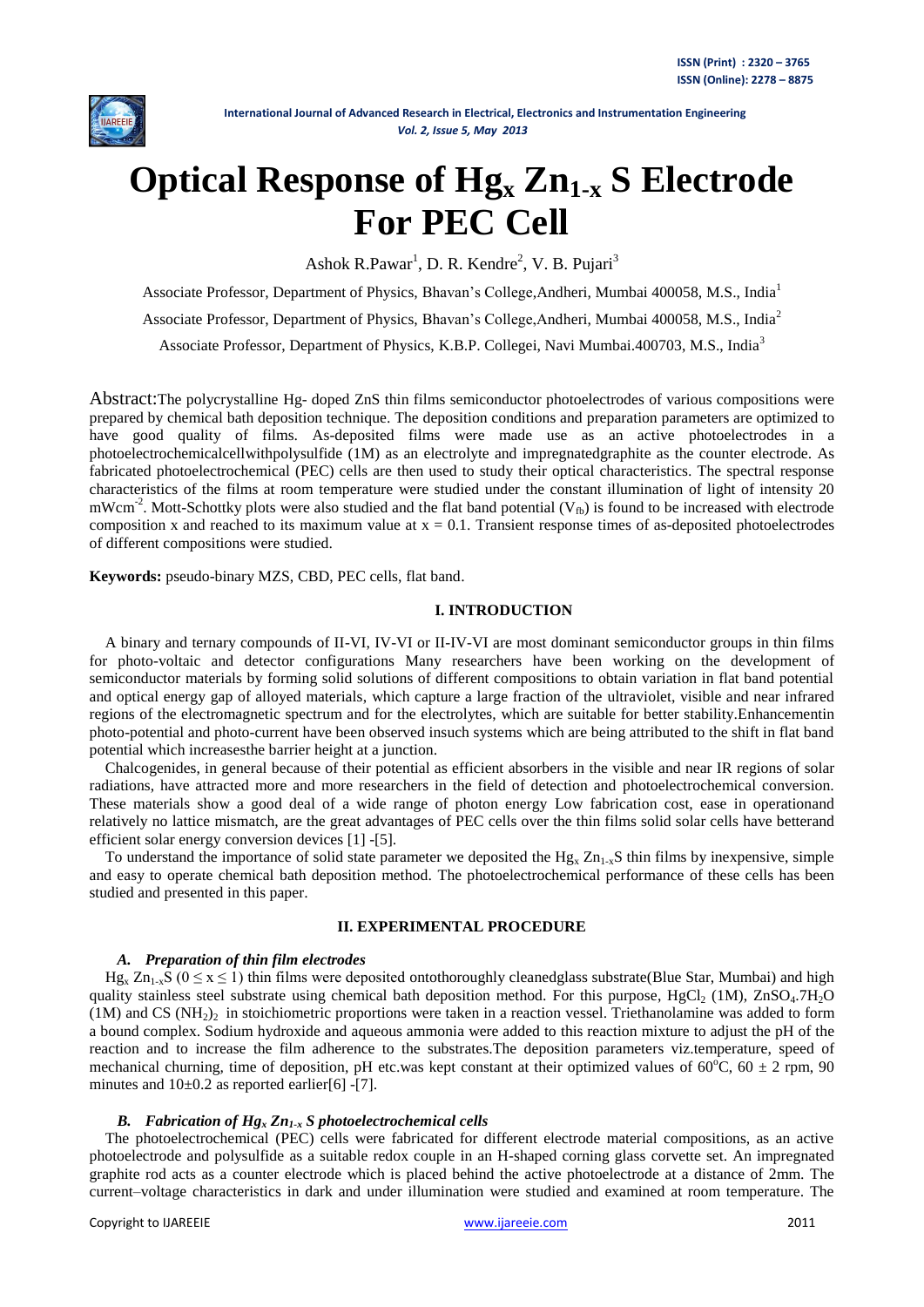

cells are illuminated by the light of 20 mW/cm<sup>2</sup>intensity and photo-voltaic power output curves were obtained for all these cells.A potentiomateric arrangement was used for measurement of current – voltage capacitor-voltage at various applied bias potentials for dark conditions.The spectral response of the various cells was examined in the range of wavelength from 350 to 950 nm. Digital picometer of  $3\frac{1}{2}$ digits, SES Instrumentation Pvt. Ltd., classic (999N1) digital Multimeter and Aplab'sAutocoupler LCR-Q meter were used for the measurement of current, voltage and capacitor respectively.

## **III. RESULTSAND DISSCUSSION**

# **A.** *Physical properties*

 $Hg_xZn_{1-x}S$  thin films of various compositions are deposited onto the well-polished stainless steel substrate at by chemical bath deposition process. For this purpose, the preoperative parameters such as temperature, deposition time, pH, and speed of the substrate of rotation were kept constant at their optimized value.The as-grown films are thin, uniform, mechanically hard and adherent to the substrate support. It is seen that the layer thickness decreased monotonically with composition parameter. The thin film properties of these films viz. structural, optical and electrical transport properties have studied and reported earlier [6]-[7].

# **B.** *Photoelectrochemical (PEC) Studies*

The photoelectrochemical cell was prepared by using thin films of  $Hg_x Zn_{1-x}S$  as an active photoelectrode for current – voltage, capacitance-voltage, power output and optical characterization. The cell performance, junction idealitywas determined from forward and reverse leakage I-V characteristics under the dark condition. It is seen that considerable recombination at the electrode/electrolyte interface and its values are cited in the table. In order to determine the flat band potentials for different cell, Mott-Schottky plots were constructed and the flat band potentials were determined by extrapolating the steep portion of the curves on voltage –axis and its values are cited in the table. It is observed that the flat

| X        | $\lambda$ nm | $C_i \mu F$ | $\tau \mu s$ | $R_s\Omega$ | $n_{\rm d}$ | $n_{L}$ | $V_{\text{fb}}$<br>mV |
|----------|--------------|-------------|--------------|-------------|-------------|---------|-----------------------|
| $\Omega$ | 348.69       | 9.713       | 0.544        | 56          | 6.15        | 2.46    | 357                   |
| 0.01     | 341.65       | 8.805       | 0.431        | 49          | 5.98        | 2.22    | 421                   |
| 0.02     | 351.30       | 8.805       | 0.379        | 43          | 5.64        | 1.92    | 506                   |
| 0.04     | 372.37       | 8.528       | 0.333        | 39          | 5.18        | 1.66    | 543                   |
| 0.06     | 394.69       | 8.248       | 0.289        | 35          | 4.56        | 1.55    | 584                   |
| 0.08     | 402.59       | 8.151       | 0.269        | 33          | 4.07        | 1.46    | 599                   |
| 0.10     | 475.69       | 8.085       | 0.274        | 33.9        | 4.45        | 1.38    | 616                   |
| 0.20     | 476.92       | 8.392       | 0.504        | 60          | 5.25        | 1.51    | 581                   |
| 0.40     | 506.86       | 8.482       | 0.577        | 68          | 5.70        | 1.86    | 546                   |
| 0.60     | 525.42       | 8.687       | 0.660        | 76          | 5.87        | 1.98    | 496                   |
| 0.80     | 576.74       | 8.980       | 0.799        | 89          | 5.99        | 2.10    | 446                   |
| 1.00     | 626.46       | 9.325       | 0.951        | 102         | 6.15        | 2.34    | 408                   |

**Table:** Some of the photoelectrochemical performances parameters of  $Hg_x Zn_{1-x} S$  thin films.

band potential was maximum at composition  $x= 0.1$  and then decreased as composition x increases. The increase in flat band potential is due to increase in surface deposition and formation of new donor levels in the band gap of the semiconductor electrode, Which shift the Fermi level in an upward direction causing an increase in build in potential of the cell. The generation of scattering centers in the electrode material,is as a result of excess incorporation of Hg content and surface states at the interfacing of electrode and electrolyte.[3],[8]-[11]

# **C.** *Spectral Response*

Copyright to IJAREEIE [www.ijareeie.com](http://www.ijareeie.com/) 2012 To study the spectral response of the material the PEC cells were illuminated by incident light at constant intensity  $(20mW/cm<sup>-2</sup>)$  for the different wavelength from 250 to 800 nm. The corresponding photocurrents weremeasured as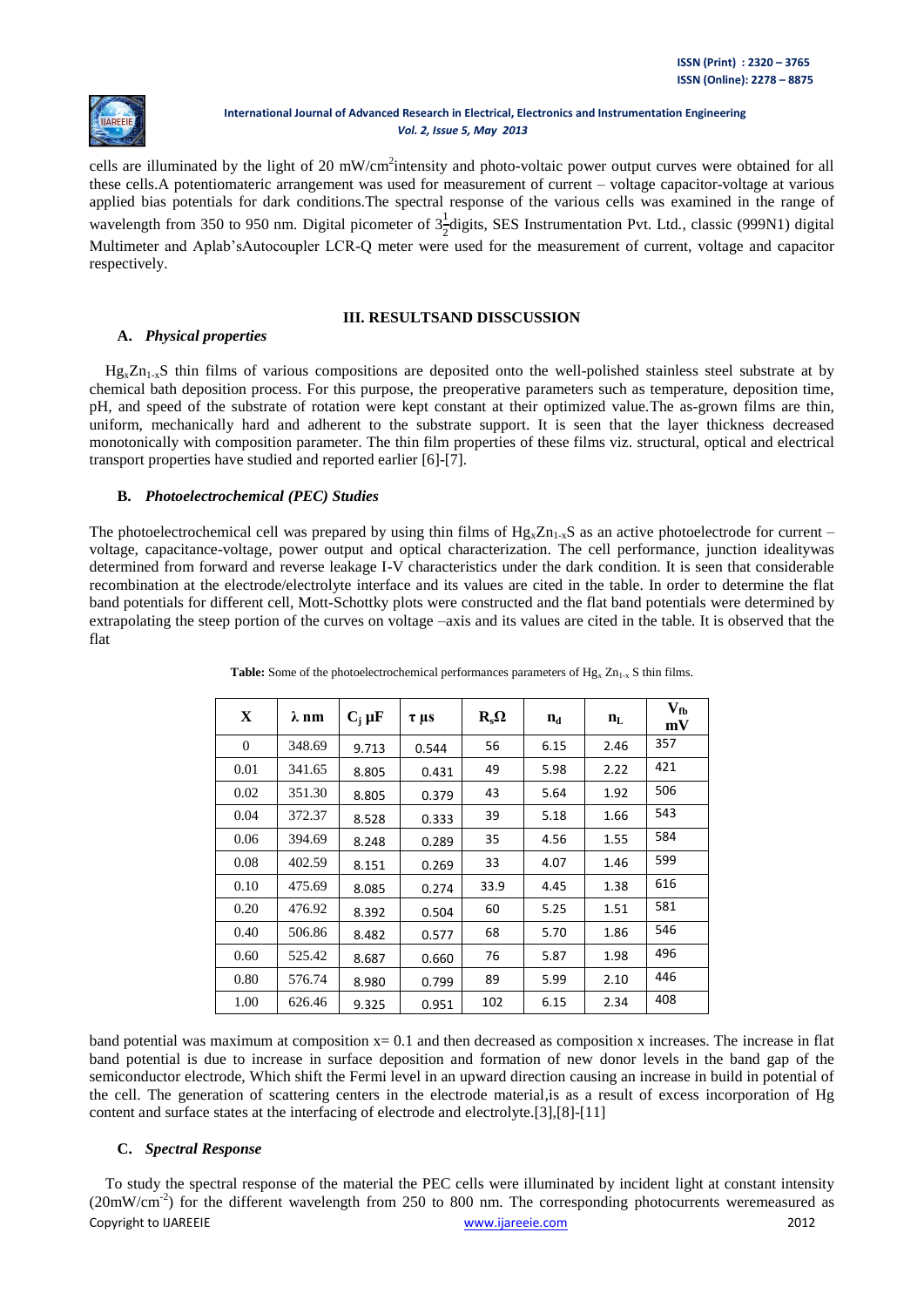

shown in the fig. 1.The graph shows that the photocurrent increased with incident wavelength and maximum at the cutoff frequency ( $\lambda_c$ ) equals to 348.69nm and 626.46 nm for cells of composition x = 0 and x = 0.1 respectively. There after photocurrent decreased for higher wavelengths. The longer wavelength cut-off is not sharp which is in accordance with its theoretical model of the low pass filter circuit as shown in the fig. 2 [3], [12]-[15].



Figure 1: Variation of photocurrent with wavelenght of the incident light for various compositions.



**Figure 2:**An electric analog of an electrochemical cell  $I = constant current source, D = ideal diode$  $R_s$  = series resistance,  $R_{Sh}$  = shunt resistance  $C_j$ = junction capacitance of the diode.

The cut-off frequency  $(f_c)$  and response time  $(\tau)$  of this low-pass filter is given by,

 $f_c = \frac{1}{2\pi}$  $\frac{1}{2\pi\tau}(1)$ 

 $\tau = R_s C_i(2)$ 

## *D. Photoresponse*

To study the photoresponsivity of as-deposited electrodes for different composition, electrodes were illuminated by light of wavelength ( $\lambda c = 810$  nm). Photo-potential ( $V_{ph}$ ) and photocurrent ( $I_{ph}$ ) were recorded by varying intensity of incident light from 5 to 20 mWatts/cm<sup>2</sup>. The photo-response of these cells were studied by constructing plots of ln  $(I_{ph})$  $\text{vsV}_{\text{ph}}$  as shown in fig. 3 to calculate the lighted quality factor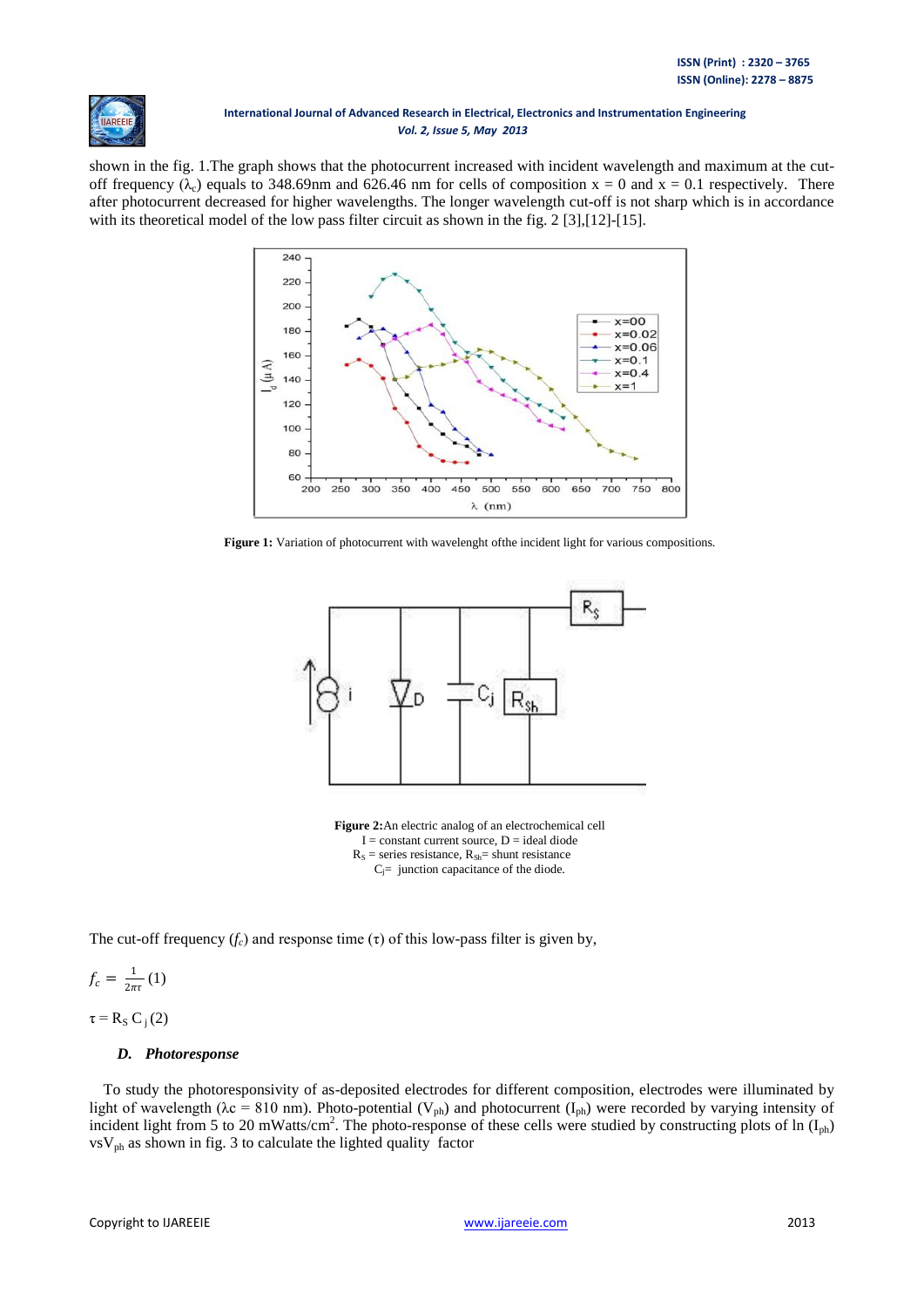



**Figure 3**: Variation of photo current vs photo potentials

 $(n_L)$  of the junction and their values are cited in the table. From the fig. 3 it is observed that  $(V_{ph})$  and  $(I_{ph})$  increased with the composition x andreached to its maximum value at  $x = 0.1$ . This behaviour of electrodes is mainly due to increase in the flat band potential and decrease in electric resistivity, an optical energy gap of the photoelectrochemical cells. [13]- [14].

# **E.** *Transient Time*

To understand the photo response of cells, the electrodes of different composition were illuminated by light of suitable wavelength. The photo-potentials were measured as a function of ON and OFF time for all these cells. Fig. 4 shows the variation of photo potential with ON and OFF times for few selected configurations. From these plots, it is clear that the transient response is exponential in nature, when the light source is ON photo potential increases exponentially with time, this is a clear indication of something analogous to the charging of a capacitor when connected across the battery. Similarly when light source is cut (OFF), the decrease in photo potential behaves as if the discharging of a capacitor.



**Figure 4**: Transient responses of electrochemical cellsfor some electrode compositions.

Thus the three main factors which limit the switching speed (response time) of photo electrodes in photoelectrochemicalcells,are as follows [12]-[13].

1. Diffusion time of photo carriers to the depletion region. Carrier diffusion is inherently a slow process; the time taken for carrier to diffuse is given by  $\tau_{diff} = \frac{d^2}{2R}$  $\frac{a}{2D_c}$  where (d) distance and D<sub>c</sub> minority carrier diffusion coefficient. At wavelengths near the band gap and at low reverse bias speed of some optically generated carrierslimit the diffusion. The carriers generated within the depletion region responses rapidly, whichgives to slow decrease of photo potential.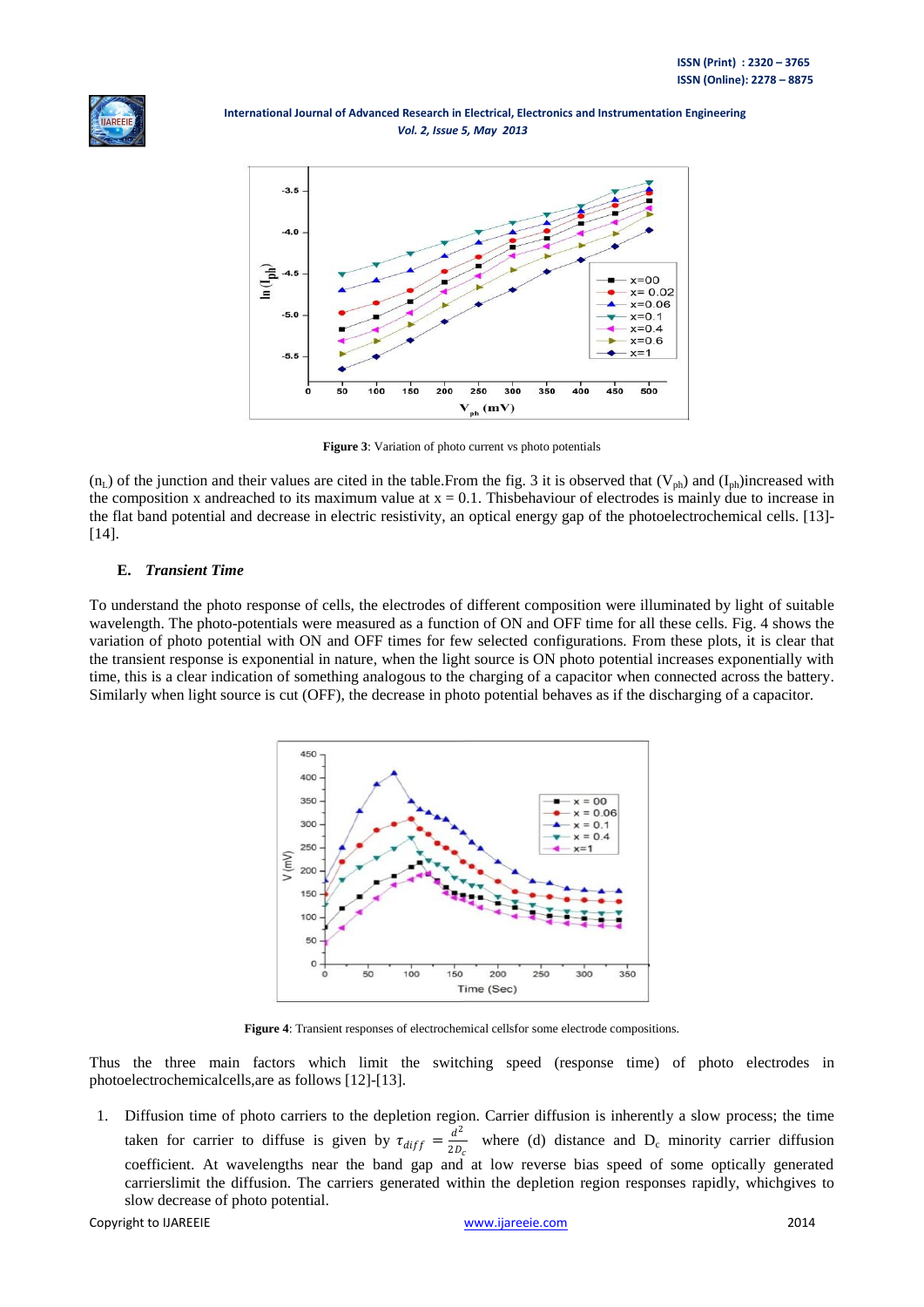

- 2. Drift time of carriers through the depletion region. The carries which are generated near to the one edge of deletion region has to spend longest transit time, so it can travel full depletion region.
- 3. Junction capacitor effect. The bandwidth may improve by reducing junction capacitorand it can be done by reducing area (A) and doping level  $(N_d)$  or increasing the reveres bias voltage. This leads to increases in the depletion width and the drift transit time.

#### **IV. CONCLUSION**

Thin films of Hg<sub>x</sub>  $\rm Zn_{1-x}$  S of various composition x were deposited by chemical bath deposition. As deposited electrodes of different composition are in conjunction with polysulfide electrolyte can be used as photovoltaic cell. Spectral response study of shows electrochemical cells are of analogous to a low pass filter. The response time of a cell shows similarnature to its solid –solid junction counterpartand response time depends on electrodes composition and it is optimized at  $x=0.1$ .

#### **ACKNOWLEDGEMENTS**

One of the authors (ARP) acknowledges with thanks to the Principal of KBP college, Vashiand Bhavan's college Andheri. He also thanks the staff of the Bhavan's college for their support and encouragement.

#### **REFERENCES**

- [1] Miller B & Cleveland J. R., **'**Semiconductor liquid junction solar cells based on anodic sulphide films', vol. 262,pp680(1980).
- [2] D. R. Kendre, A. R. Pawar, V. B. Pujari, 'Optical and microscopic studies of Pb Doped DdSeThin films' PDFARDIJ, Vol, No 6, Issue no 14, pp125-131,(2012).
- [3] V. B. Pujari, D. J. Dhage and L. P. Deshmukh, 'n-Hg<sub>x</sub> Cd<sub>1-x</sub> Se thin film electrodes for photoelectrochemicalapplications' ,Ind.J. of Engg. and Mater.Sciences, Vol. 15, pp 275-280, (2008).
- [4] E. U. Masumdar, L. P. Deshmukh, S.H. Mane, V. S. Karande, V. B. Pujari and P. N. Bhosale, 'CdSe:Sb electrode for photoelectrochemical application', J. of Mater. Sci.: Mater.in Elect.', Vol. 14, pp 43-48, (2003).
- [5] V. B. Patil and L. P. Deshmukh, 'Photoelectrochemical investigation on n-CdS1-xTe<sup>x</sup> thin film electrode/polysulphide system', Int.J.Electronics, Vol. 91 pp 13-23, (2004).
- [6] Ashok R. Pawar, Dnyanoba R. Kendre and V. B. Pujari, 'Electrical transport and Spectral Response Hg Zn S thin films', Internat.J. of Adv. in Elect. And Electron. Engg, Vol .2, iss.1 pp 68-73(2012).
- [7] Ashok R Pawar , Dbyanoba R. Kendre and V. B. Pujari, 'Synthesis, Growth and Compositional Studies of Mercury doped zinc Sulfide Thin Films', PDFARDIJ (Print) Vol.6,Iss.6 pp 58-65, (2012).
- [8] Ashok R.Pawar ,DyanobaR. Kendre and V. B. Pujari,' Photo-voltaic Study of Hg Doped ZnSThin Films', IJAIEM, Vol :2, issue 2,pp285-289, (2013).
- [9] M. A. Barote, A.A. Yadav, T. V. Chavanand E. U. Masumdar, 'Characterization and Photoelectrochemical Propreties of Chemical Bath Deposited n-PbS Thin Films', Digest j. of nanometer. AndBiostruct., Vol. 63 pp 979-990,(2011).
- [10] V.B. Pujari and L. P. Deshmukh, 'Photoelectrochemical Investigation on Hg<sub>x</sub> Cd<sub>1-x</sub> Se Thin Film Electrode/ Electrolyte System', Turk. J.Phys.,vol. 32, pp 1-10, (2008).
- [11] V. S. Karande, S. H. Mane, V. B. Pujari, L.P. Deshmukh, ' Elctrochemical studies of n-Cd<sub>1-x</sub> Mn<sub>x</sub> Se thin film photodetector', J. of Mater. Sci.: Mater.in Elect.', Vol. 15, pp 419-423, (2004).
- [12] Tiwari J. N. 'Solar energy fundamental, design, modelling and application 'Narosa publication, New Delhi, (2002).
- [13] Wilson J., Hawkes J.F.B., 'Optoelectronics; An Introduction', Prentice- Hall Of India, New Delhi, (2001).
- [14] Keiser G, 'Optical fiber communication 'McGraw-Hill Inc. New York, (1991).
- [15] S. J. Lade and M. D. Uplane and C.D.Lokhande, 'Photoelctrochemical properties of CdX( S=S,Se,Te) films electrodeposited from aqueous and non-aqueous bath', Mater. Chem.Phys., 68, pp-36-41, (2001).